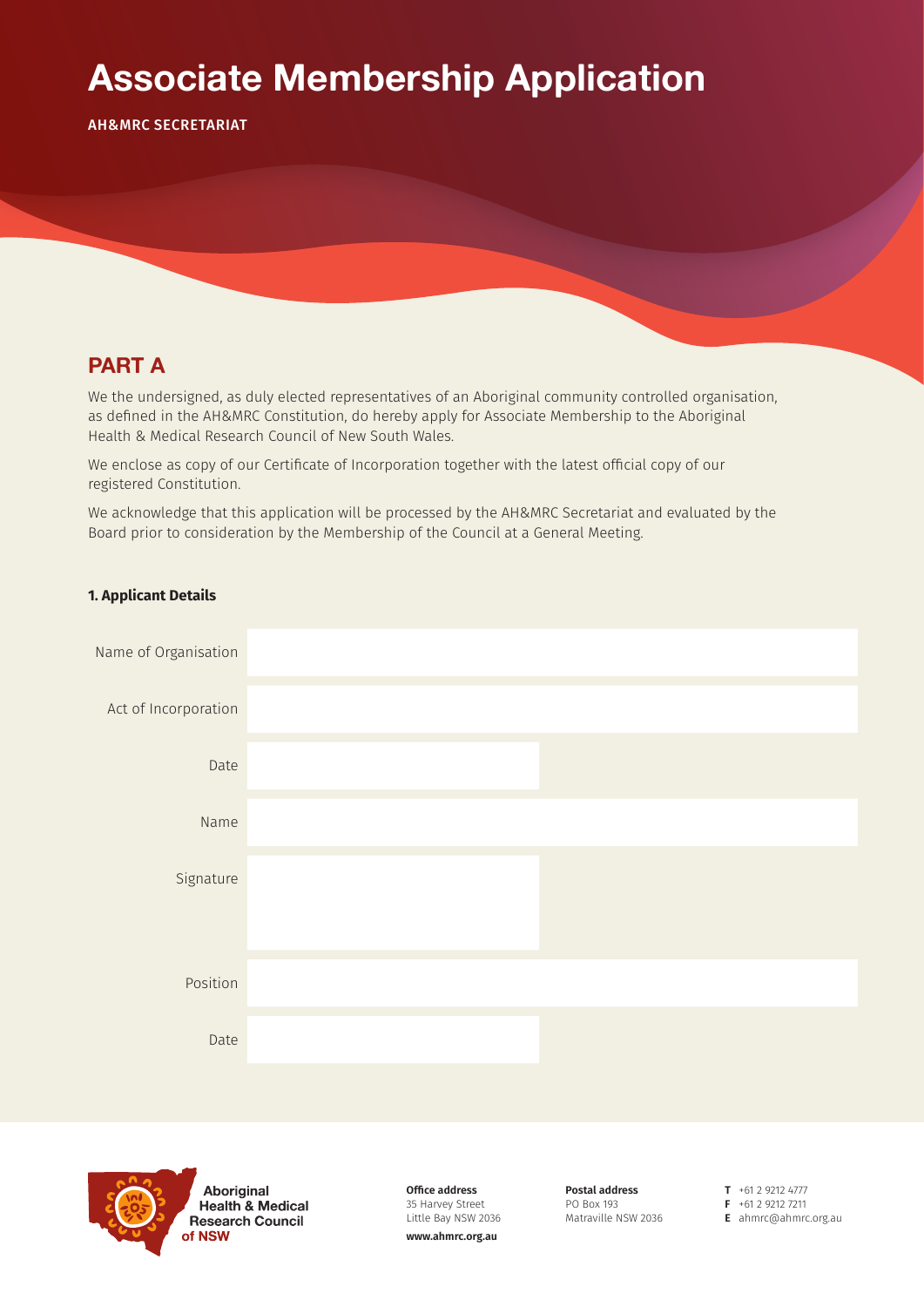## **Associate Membership Application PART B**

### **2. Details of the Organisation**



#### **3. Management Committee or Board of Directors –** Names of Board Members

Please enclose:

- **1** Copy of Certificate of Incorporation
- **2** Copy of Organisation's Latest Registered Constitution



Aboriginal **Health & Medical Research Council** of NSW

**Office address** 35 Harvey Street Little Bay NSW 2036 **www.ahmrc.org.au**

**Postal address** PO Box 193 Matraville NSW 2036 **T** +61 2 9212 4777 **F** +61 2 9212 7211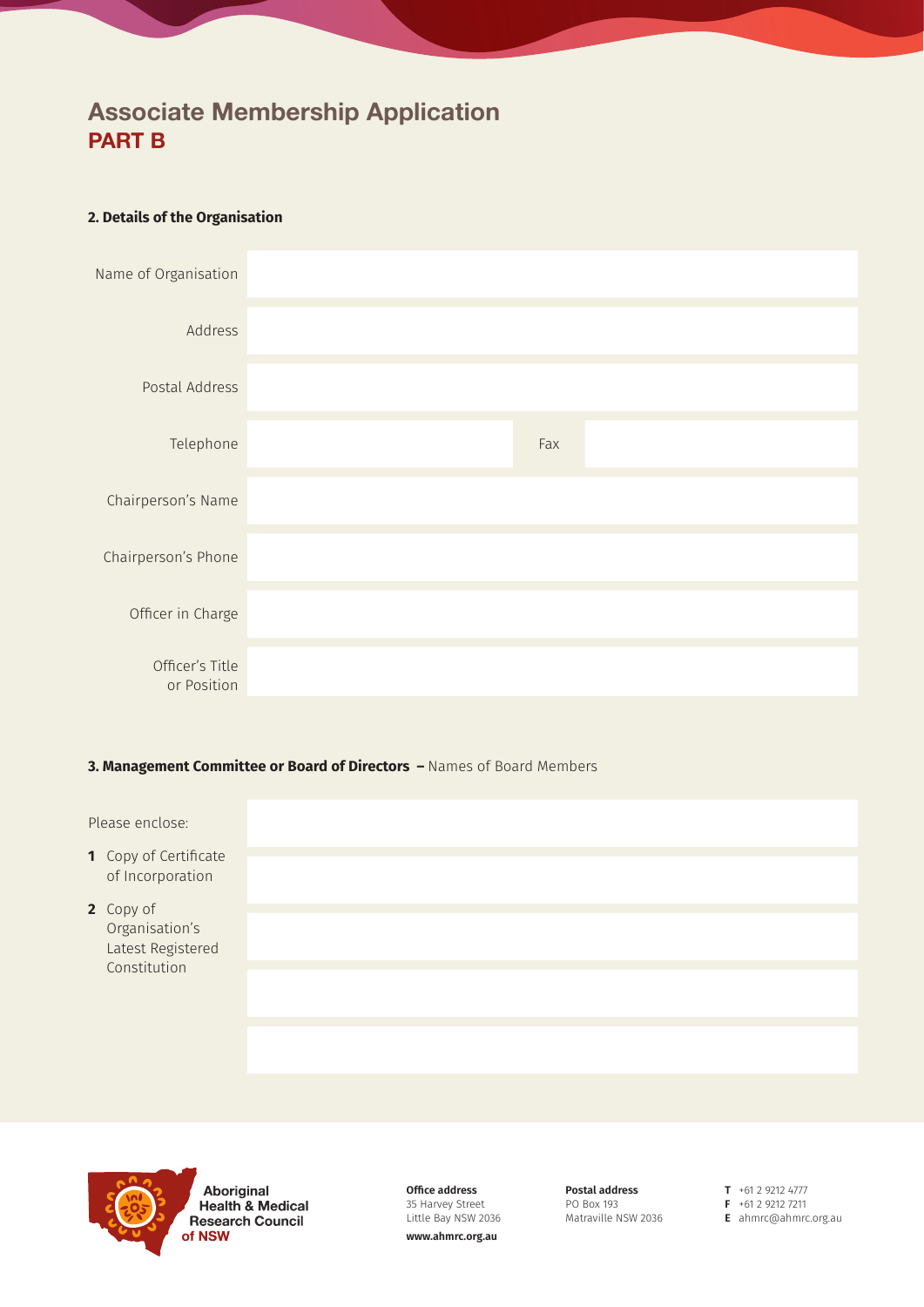### **Associate Membership Application PART C**

#### **4. Brief Description of Service Provided or Intended Service**

(Please attach additional pages if insufficient space available)

### **5. Statement of Objectives and/or Intentions**

(Please attach additional pages if insufficient space available)



Aboriginal **Health & Medical Research Council** of NSW

**Office address** 35 Harvey Street Little Bay NSW 2036

**www.ahmrc.org.au**

**Postal address** PO Box 193 Matraville NSW 2036

**T** +61 2 9212 4777 **F** +61 2 9212 7211